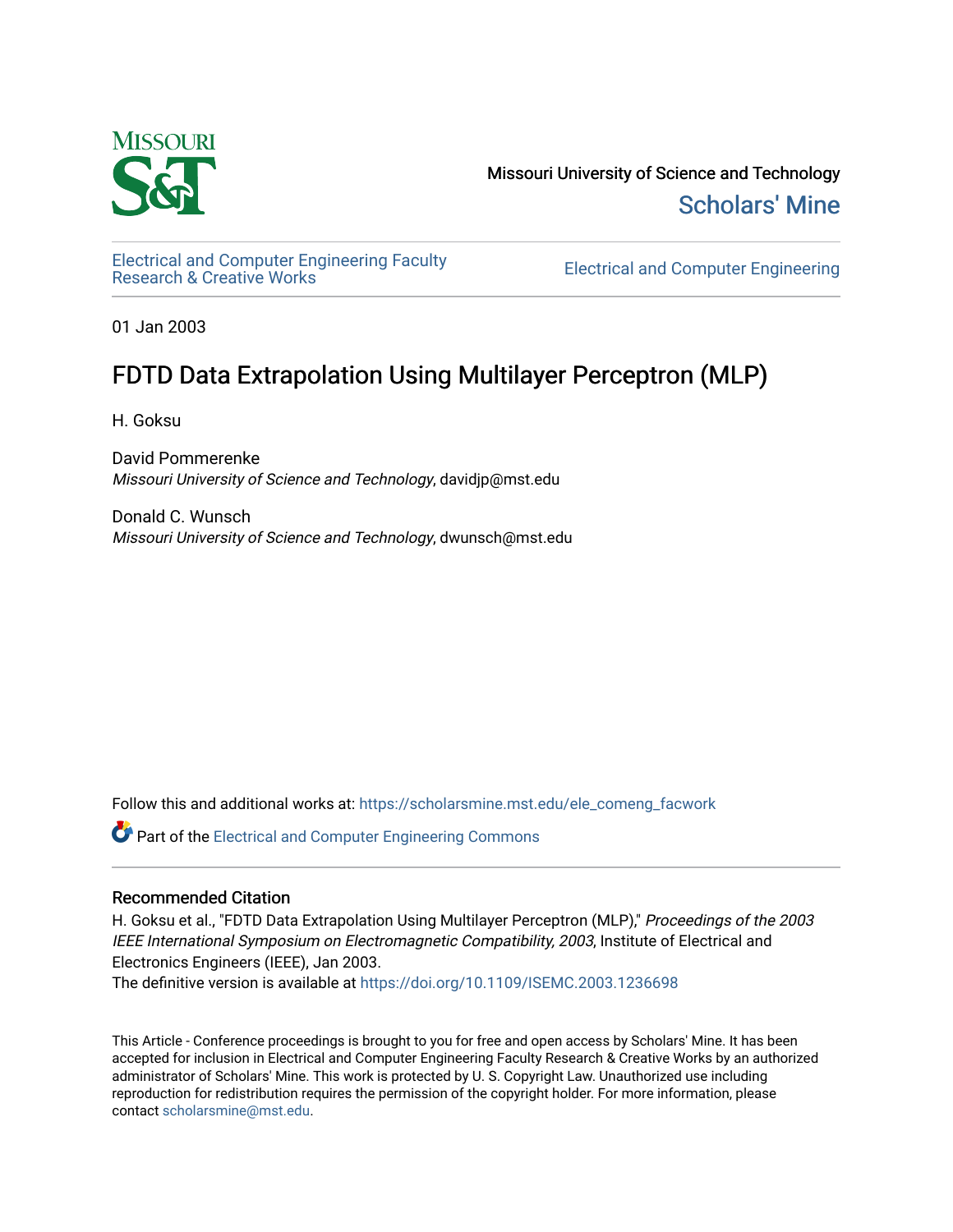## **FDTD Data Extrapolation Using Multilayer Perceptron (MLP)**

Dept. of Electrical and Computer Engr., University of Missouri-Rolla

**Huseyin Goksu David J. Pommerenke Donald C. Wunsch II**  Dept. of Electrical and Computer Engr., University of Missouri-Rolla Rolla, MO, U.S.A. Rolla, MO, U.S.A. Rolla, MO, U.S.A. Rolla, MO, U.S.A. [hghmf@ece.umr.edu](mailto:hghmf@ece.umr.edu) [davidjp@umr.edu](mailto:davidjp@umr.edu) [dwunsch@ece.umr.edu](mailto:dwunsch@ece.umr.edu) 

Dept. of Electrical and Computer Engr., University of Missouri-Rolla

### **Abstract**

*This work compares ULP with the Matrix Pencil Method, a linear eigenanalysis-based extrapolator, in terms of their effectiveness in Finite Difference Time Domain (FDTD) data extrapolation. Matrix Pencil Method considers the signal as superposed complex exponentials while MLP*  considers each time step to be a nonlinear function of pre*vious time steps.* 

#### **Keywords**

FDTD, neural networks, multiplayer perceptron, EMC, data extrapolation, prediction, time series, complex exponentials

#### **INTRODUCTION**

FDTD simulations, which are widely used for simulating EMC characteristics of systems, are computationally very expensive. In order to boost the efficiency of the algorithm by stopping the simulation after a sufficient number of time steps and having an extrapolator predict the rest of the signal, we compare an MLP with a linear eigenanalysis predictor.

Looking from the frequency analytic point of view, all prediction attempts will have the restriction of confining the bandwidth of the frequency content of the predicted signal to that of the truncated signal that is used for reconstmction. So the prediction will lead to a loss in frequency information while shortening computational time unless the desired frequency range is already contained in the truncated signal.

#### **FDTD IN ELECTROMAGNETIC COMPATIBILITY (EMC) SIMULATIONS**

FDTD is a common method where impulse response of an electromagnetic system is simulated in time domain **[3].**  Output of the simulation is transformed to frequency domain, because measuring instruments work in this domain, and the behavior of the systems depends highly on frequency due to the resonant structures in systems.

As an example, shielding properties of enclosures can he simulated hy their impulse response. Apparently, a perfect impulse **is** equivalent to flat white noise and shielding of an enclosure depends on the degree of attenuation it performs for different frequencies. The method is to induce **an** impulse from inside the enclosure and measure the attenuated signal outside.

If the geometry of the system to he tested is fully known, propagation of the impulse through the system can he simulated by FDTD through discretized Maxwell equations by computing the electric and magnetic fields, one following another, through two consecutive grids. As the system under 'test gets bigger, the simulation becomes computationally unaffordahle. Namely, the shielding property of an enclosure might need to he simulated for as long as several weeks.

We know that FDTD simulations are not efficient but they are one of the hest simulation tools at hand. The waste of resources in an FDTD simulation can he understood by considering the fact that two very different geometries having the same volume but very different complexity levels would require the same computational complexity as long as they have resonant structures. FDTD does not use the inherent symmetries in the systems, *so* the. waste of resources is obvious.

Reducing the computational cost of such simulations would make more simulations possible, hence result in more creative and better designs. If we consider that most time domain simulations work in the same principle, any attempt for such an improvement may help improve the whole group.

An improvement model to FDTD is capturing the patterns inherent in the output time domain signal, using an extrapolator, from its partial results. One such extrapolator reported so far **is** a NN model. This work is the comparison of an FIR network with a linear ARMA extrapolator **[2].**  Another example is a study which considers extrapolation by Matrix Pencil Method assuming that the signal can he represented by superposed complex exponentials [4]. **NN**  models perform well similar to their success in system identification **[l].**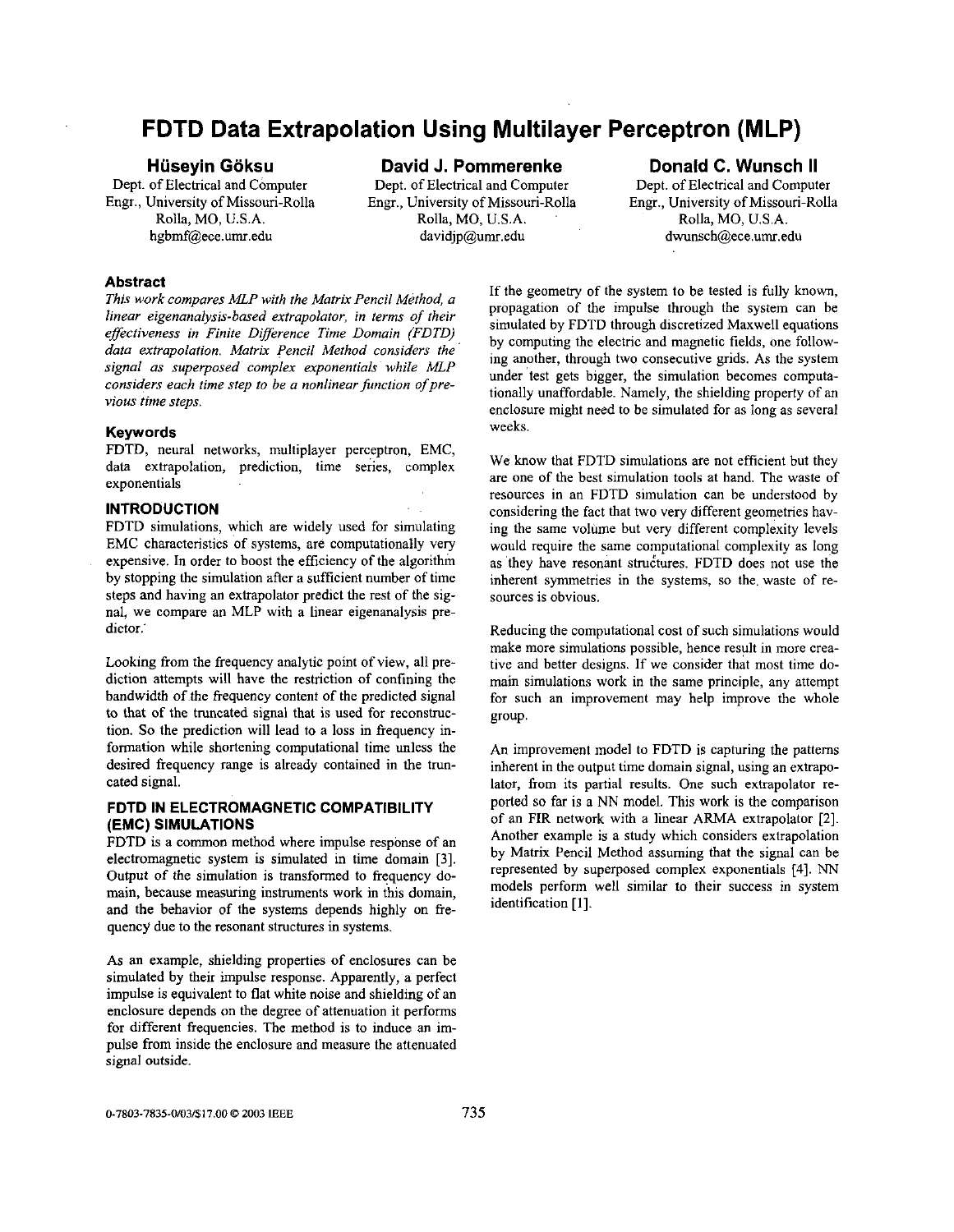#### <span id="page-2-0"></span>APPLICATION

Current work is the comparison of a Multilayer Perceptron (MLP), a non-conventional nonlinear method, with that of the Matrix Pencil method, a linear method, in terms of their ability to predict rest of a truncated artificial signal. The artificial signal used is constructed by superposing a number of arbitrary decaying sinusoidals which is known to be similar to FDTD signals in nature.



Figure I: Extrapolation by Matrix Pencil Method where the signal is truncated at 16% of the total signal. Original signal is represented by solid and predicted signal is represented by dashed lines, vertical line shows the truncation point.

MLP is a feedforward neural network (NN) which is proven to be quite successful for its system identification and time series prediction ability [I].



Figure 2: Extrapolation by Multilayer Perceptron (MLP) where the signal is truncated at 16% of the total signal. Original signal is represented by solid and predicted signal is represented by dashed lines, vertical line shows the truncation point.

The MLP architecture used in this study consists of an input layer of *6* neurons fed by the delayed time signal, one hidden layer of 8 neurons and a one-neuron output layer aimed to give the predicted next time step following the

window of delayed input time series. While the hidden layer neurons have tangential sigmoid transfer functions, the output layer has linear transfer function. The network is adaptively trained **on** the truncated signal by Levenberg Marquardt backpropagation. Then it **starts** constructing the rest of the signal by accumulating one step predictions.



Figure 3: Extrapolation by Matrix Pencil Method where the signal is truncated at **32%** of the total signal. Origlnal signal is represented by solid and predicted signal is represented by dashed lines, vertical line shows the truncation point.



,

Figure 4: Extrapolation by Multilayer Perceptron (MLP) where the signal is truncated at **32%** of the total signal. Original signal is represented by solid and predlcted signal is represented by dashed lines, vertical line shows the truncation point.

Table 1. Comparison of prediction errors (% RMS)

| Method\Truncation Point | 16%   | 32%     |
|-------------------------|-------|---------|
| MLP                     | 4.02% | 545.58% |
| Matrix Pencil Method    | 0.05% | 1.12%   |

The Matrix Pencil Method is a method that allows system identification by means of the early time response of the system itself to an impulse [4]. The data obtained from this